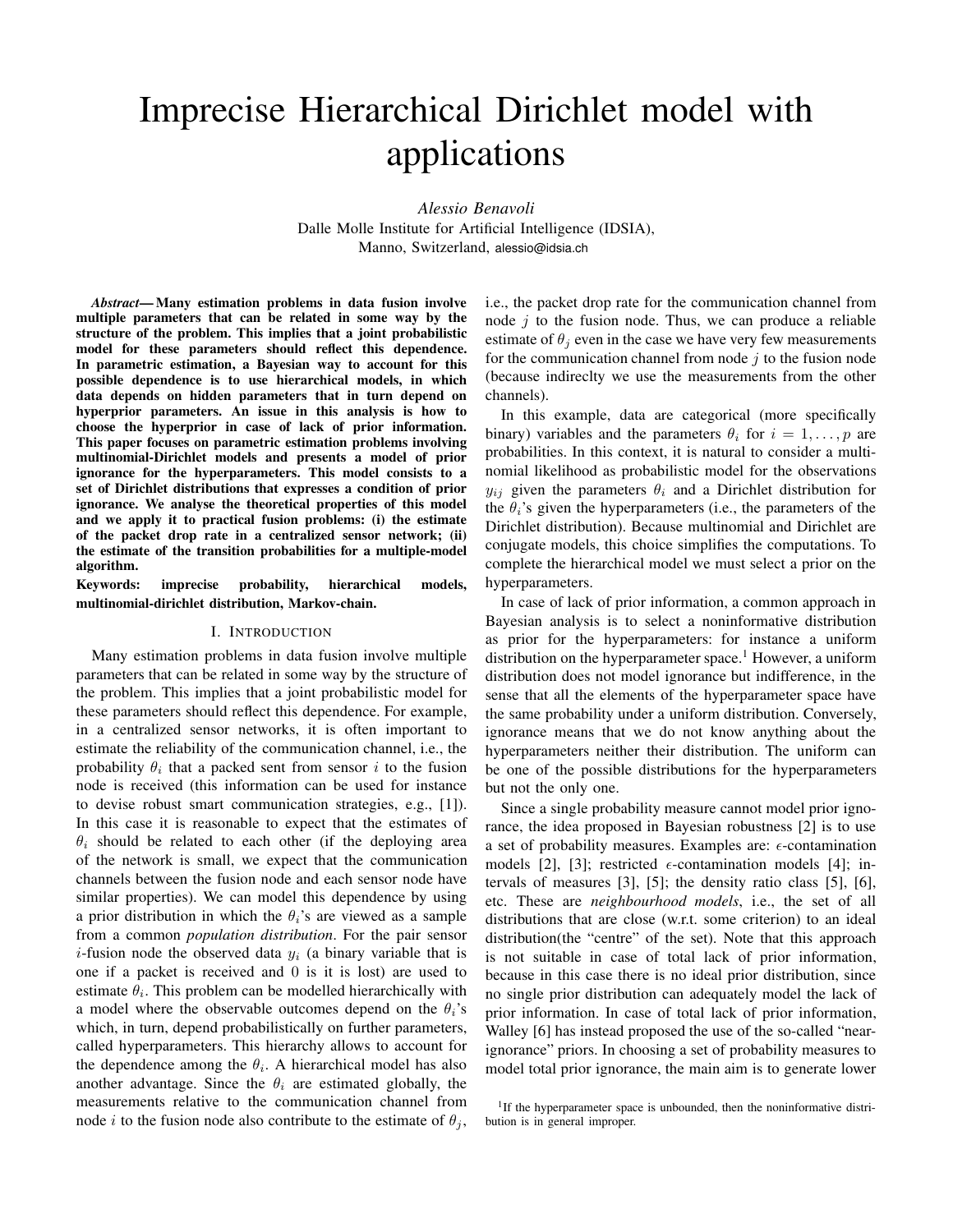and upper expectations with the property that  $E(g) = \inf g$ and  $\overline{E}(g) = \sup g$  for a specific class of real-valued functions g of interest in the analysis, e.g., mean, variance, credible interval etc. This means that the only information about  $E(g)$ is that it belongs to  $[\inf g, \sup g]$ , which is equivalent to state a condition of complete prior ignorance about the value of  $g$  (this is the reason why we said that a single, however noninformative, prior cannot model prior ignorance). However, such condition of prior ignorance can only be imposed on a subset of the possible functions  $q$  (for this reason the model is called near-ignorance prior) otherwise it produces vacuous posterior inferences [6, Ch. 5]. This means that a-posteriori we still satisfy  $\underline{E}(g|data) = \underline{E}(g) = \inf g$  and  $\overline{E}(g|data) =$  $\overline{E}(g) = \sup g$ , i.e., we do not learn from data.<sup>2</sup> Based on this idea, Walley [6], [7] has developed near-ignorance prior models for various statistical models. For the Multinomial-Dirichlet conjugate distribution, Walley has derived a model of prior near-ignorance called Imprecise Dirichlet model (IDM). Before stating the goal of this paper, we briefly introduce IDM and explain what is a model of prior near-ignorance

# *A. Imprecise Dirichlet Model*

The *Imprecise Dirichlet Model* (IDM) has been introduced by Walley [8] to draw inferences about the probability distribution of a categorical variable. Consider a variable Y taking values on a finite set  $Y$  of cardinality  $m$  and assume that we have a sample of size  $N$  of independent and identically distributed outcomes of  $Y$ . Our aim is to estimate the probabilities  $\theta_i$  for  $i = 1, \ldots, m$ , that is the probability that Y takes the i-th value. In other words, we want to estimate a vector on the  $m$ -dimensional simplex:

$$
\Delta_m(p) = \left\{ (\theta_1, \dots, \theta_m) : \theta_i \ge 0, \sum_{j=1}^m \theta_j = 1 \right\}.
$$
 (1)

A Bayesian approach consists in assuming a categorical distribution for the data  $Ca(y|\theta_1,\ldots,\theta_m)$ , i.e.:

$$
Ca(y|\theta_1,\ldots,\theta_m)\propto\theta_i,
$$

if the category *i* is observed, i.e., if  $y = y_i$ . If there are *N* i.i.d. observations, then the likelihood is a multinomial distribution (a product of categorical distributions), i.e.:

$$
M(data|\theta_1,\ldots,\theta_m) \propto \theta_1^{n_1}\cdots\theta_m^{n_m},
$$

where  $n_i$  is the number of observations for the category i and  $\sum_{i=1}^{m} n_i = N$ . As prior distribution for the vector of variables  $(\theta_1, \ldots, \theta_m)$ , it is common to assume a Dirichlet distribution

$$
\frac{\Gamma(s)}{\prod_{i=1}^m \Gamma(st_i)} \prod_{i=1}^m \theta_i^{st_i-1}
$$

,

<sup>2</sup>Note that the only model that satisfies prior ignorance w.r.t. all the functions  $g$  is the set of all probability distributions. Since this set is equivalent to the set of Dirac's deltas (i.e., they produce the same lower and upper expectations), the set of posteriors is again the set of all Dirac's deltas and, thus, we do not learn from data.

where  $\Gamma(\cdot)$  is the Gamma function,  $s > 0$  is the prior strength and  $t_i > 0$  (with  $\sum_{i=1}^{m} t_i = 1$ ) is the prior mean of  $\theta_i$ .<sup>3</sup> The goal is to compute the posterior expectation of  $\theta_i$  given the measurements. Note that the Dirichlet distribution depends on the parameters s, a positive real value, and  $(t_1, \ldots, t_m)$ , a vector of positive real numbers which satisfy  $\sum_{i=1}^{m} t_i = 1$ . In case of lack of prior information, an issue in Bayesian analysis is how to choose these parameters to reflect this condition of prior ignorance. To address this issue, Walley has proposed IDM, which considers the set of all possible Dirichlet distributions in the simplex  $\Delta_m(p)$ :

$$
\left\{\frac{\Gamma(s)}{\prod_{i=1}^{m}\Gamma(st_i)}\prod_{i=1}^{m}\theta_i^{st_i-1}:\ t_i>0,\ \sum_{i=1}^{m}t_i=1\right\}.
$$
 (2)

For a fixed value s, this is the set of all Dirichlet distributions obtained by letting  $(t_1, \ldots, t_m)$  to freely vary in  $\Delta_m(t)$ . Walley has proven that IDM is a model of prior "near-ignorance" in the sense that it provides vacuous prior inferences for the probabilities  $P(Y = y_i)$  for  $i = 1, ..., m$ . In fact, since  $P(Y = y_i) = E[\theta_i] = t_i$ , and  $t_i$  is free to vary in  $\Delta_m(t)$ , this means that  $P(Y = y_i)$  is vacuous, which implies:

$$
\underline{E}[\theta_i] = 0, \quad \overline{E}[\theta_i] = 1. \tag{3}
$$

This is a condition of prior ignorance on the mean. Thus, this means that the prior mean of  $\theta_i$  is unknown, but this does not hold for all functions of  $\theta_1, \ldots, \theta_m$ , for example

$$
\underline{E}[\theta_i \theta_j] = 0, \quad \overline{E}[\theta_i \theta_j] = \frac{1}{4} \frac{s}{s+1}, \tag{4}
$$

while a prior ignorance model for  $\theta_i \theta_j$  would have upper expectation equal to  $1/4$ . Walley has shown that prior ignorance can only be imposed on a subset of the possible functions of  $\theta_1, \ldots, \theta_m$  otherwise it produces vacuous posterior inferences [6, Ch. 5], which means that we do not learn from data (for this reason the model is called near-ignorance). However, near-ignorance guarantees prior ignorance for many of the inferences of interest in parametric estimation (e.g., mean, cumulative distribution etc.) and, at the same time, allows to learn from data and converges to the "truth" (be consistent in the terminology of Bayesian asymptotic analysis) at the increase of the number of observations.<sup>4</sup> Walley [9] has also proven that, besides near-ignorance, IDM satisfies several other desiderata for a model of prior ignorance.

*Symmetry principle (SP): if we are ignorant a priori about*  $\theta_i$ , *then we have no reason to favour one possible outcome of* Y *to another, and therefore our probability model on* Y *should be symmetric.*

*Embedding principle (EP): for each event*  $A \subset \mathcal{Y}$ *, the probability assigned to* A *should not depend on the possibility space* Y *in which* A *is embedded. In particular, the probability assigned a priori to the event* A *should be invariant w.r.t. refinements and coarsenings of* Y*.*

<sup>3</sup>Commonly the Dirichlet parameters are denoted as  $\alpha_i$ , which are equal to  $st_i$  in our notation.

<sup>4</sup>A full model of prior ignorance cannot learn from data [9] as explained in the introduction.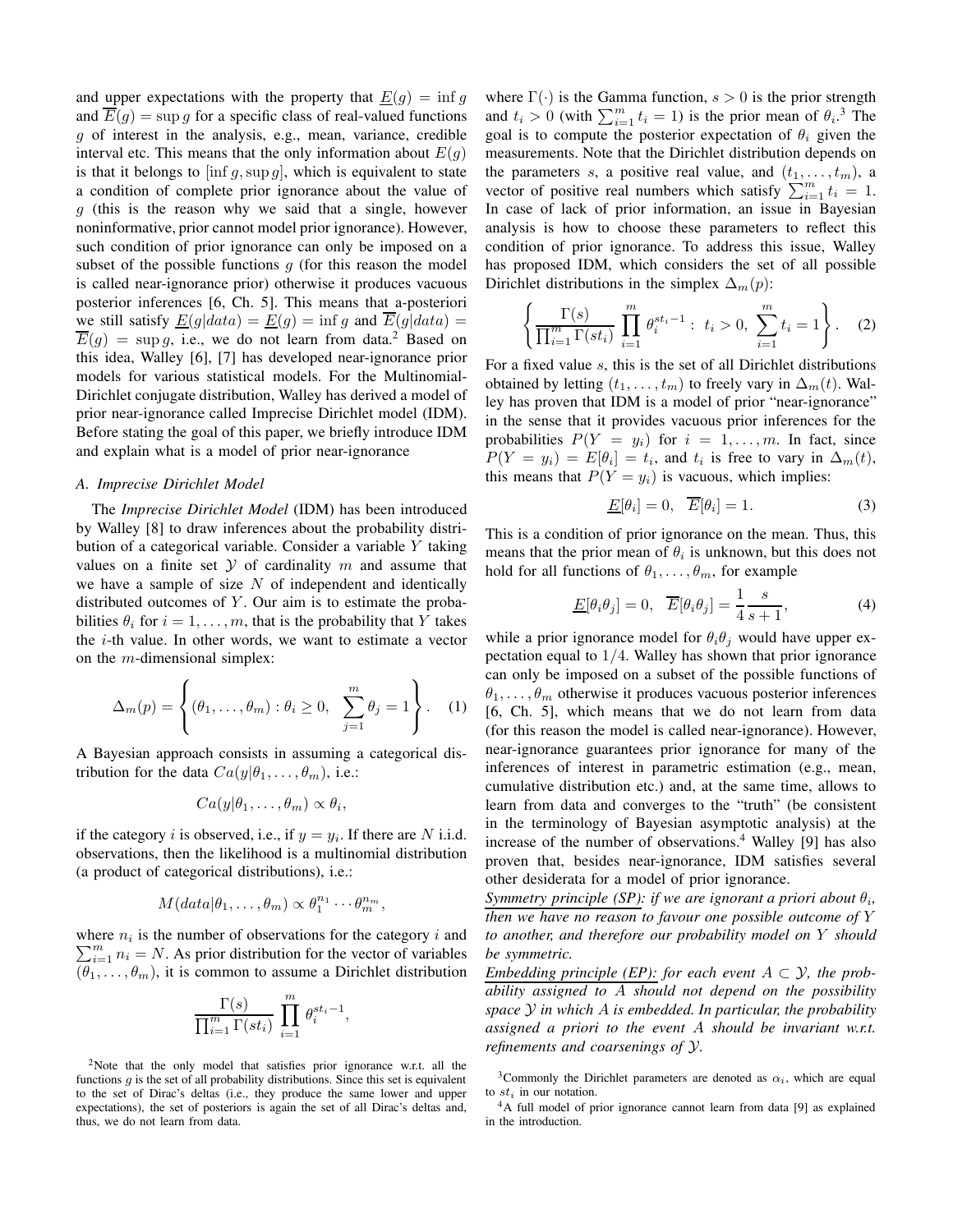Near-ignorance, SP and EP hold for any model on the simplex which satisfies  $E[\theta_i] = t_i$  for  $i = 1, ..., m$  with  $(t_1, ..., t_m)$ are free to vary in  $\Delta_m(t)$  [9]. In fact, since  $P(Y = Y_i) =$  $E[\theta_i] = t_i$ , this implies that the probability of the event A is:

$$
P(A) = \sum_{y_i \in A} P(Y = y_i) = \sum_{i: y_i \in A} t_i,
$$

and since  $t_i$  are free to vary in  $\Delta_m(t)$ , it follows that  $P(A) = 0$ and  $P(A) = 1$ , i.e., the lower and upper probabilities of the event  $A$  do not depend on  $Y$ . The uniform distribution satisfies SP but not EP since  $P(Y = y_i) = 1/|\mathcal{Y}|$ , where  $|\mathcal{Y}|$  denotes the cardinality of  $|\mathcal{Y}|$ .<sup>5</sup>

*Representation Invariance Principle (RIP): for each event* A ⊂ Y*, the posterior inferences of* A *should be invariant w.r.t. refinements and coarsenings of* Y*.*

The posterior mean of  $\theta_i$  relative to a Multinomial-Dirichlet conjugate model are:

$$
E[\theta_i | n_1, \dots, n_m] = \frac{n_i + st_i}{N + s},
$$
\n(5)

where  $n_i$  is the number of observations for the *i*-th category and  $N = \sum_{i=1}^{m} n_i$ . Hence, the lower and upper posterior mean derived from IDM can simply be obtained by

$$
\frac{n_i+st_i}{N+s} \stackrel{t_i \to 0}{=} \frac{n_i}{N+s} = \frac{E[\theta_i|n_1,\ldots,n_m]}{E[\theta_i|n_1,\ldots,n_m]}.
$$
\n
$$
\frac{n_i+st_i}{N+s} \stackrel{t_i \to 1}{=} \frac{n_i+s}{N+s} = \overline{E}[\theta_i|n_1,\ldots,n_m].
$$
\n(6)

Hence, since

$$
P(A|data) = \sum_{y_i \in A} P(Y = y_i|data) = \sum_{i: y_i \in A} \frac{n_i + st_i}{N + s},
$$

the lower  $\underline{P}(A|data) = \sum_{i: y_i \in A} n_i/(N + s)$  and upper  $P(A|data) = \sum_{i: y_i \in A} (n_i + s)/(N + s)$  posterior probability of  $A$  do not depend on refinements and coarsenings of  $Y$ . IDM thus satisfies RIP. Observe that the uniform distribution  $\sum_{i: y_i \in A} (n_i+1)/(N+|\mathcal{Y}|)$ . In general, RIP holds if the lower (i.e.,  $s = |\mathcal{Y}|$  and  $t_i = 1/|\mathcal{Y}|$ ) does not, since  $P(A|data) =$ and upper posterior expectations of the event A do not depend on the number of categories  $m$  [9].

*Learning/Convergence Principle (LCP): for each event*  $A \subset \mathcal{Y}$ , there exists  $\overline{N}$  such that for  $N \geq \overline{N}$  the poste*rior inferences about* A *should not be vacuous. Moreover, for*  $N \rightarrow \infty$ *, the posterior inferences should converge to*  $\lim_{N\to\infty}n_A/N$ , where  $n_A$  is the number of occurrences of *the event* A *in the* N *observations [10]*.

IDM satisfies learning and convergence because

$$
P(A|data) = \sum_{y_i \in A} P(Y = y_i|data) = \sum_{i: y_i \in A} \frac{n_i + st_i}{N + s} \to \frac{n_i}{N}
$$

for  $N \to \infty$  and, thus, the effect of the prior vanishes at the increase of the number of observations.

Observe that IDM satisfies all the above principles and also the coherence (CP) and likelihood (LP) principles [8], [11]. Another important characteristic of the IDM is its computational tractability, which follows by the conjugacy between the categorical (multinomial) and Dirichlet distributions for i.i.d. observations.

# *B. Contribution of the paper*

Consider now the case in which we have categorical observations  $y_i$  for each group (population)  $i = 1, \ldots, p$ , i.e., each  $y_i$  is a vector, i.e.,  $y_i = (y_{i1}, \dots, y_{im})$  being m the number of categories and where  $y_{ij} = 1$  if the j-th category is observed in the group  $i$  and  $0$  otherwise. We assume that we have a sample of size  $n_i$  of independent and identically distributed outcomes of  $y_i$  for each group (population)  $i = 1, \ldots, p$ and a total of  $N = \sum_{i=1}^{p} n_i$  observations. In this case the population parameter  $\overline{\theta_i}$  is also a vector  $\theta_i = (\theta_{i1}, \dots, \theta_{im})$ of category probabilities which satisfies  $\sum_j \theta_{ij} = 1$ . We assume that  $y_i$  is distributed according to a categorical (multinomial) distribution with parameter  $\hat{\theta}_i$ , i.e., the likelihood is  $M(\mathbf{y}_i|\boldsymbol{\theta}_i)$  a multinomial distribution. By conjugacy we further assume that  $\theta_i$  is generated from a Dirichlet distribution  $Dir(\theta_i, \alpha_1, \ldots, \alpha_m)$  with parameters  $\alpha_j > 0$ . The quantity  $n_0 = \sum_k \alpha_k$  represents the number of pseudo-observations (prior sample size or prior strength) and  $y_{0j} = \alpha_j / \sum_k \alpha_k$ represents the j-th prior pseudo-observation. To complete the hierarchical model we need to specify a prior distribution over the prior parameters  $n_0$ ,  $\mathbf{y}_0 > 0$  with  $\mathbf{y}_0 = (y_{01}, \dots, y_{mi})$ . In this paper, we assume that  $n_0$  is fixed and, thus, we place a prior only on  $y_0$ . The aim of this paper is to extend IDM to hierarchical models to obtain an Imprecise Hierarchical Dirichlet model (IHDM). In the next sections, we will derive IHDM and we investigate its properties.

## II. IMPRECISE HIERARCHICAL DIRICHLET MODEL

The quantity  $n_0 = \sum_k \alpha_k$  is assumed to be known thus, to complete the hierarchical model, only a prior model on  $y_0$ must be chosen. By the properties of the Multinomial-Dirichlet model, it follows that [12]

$$
\prod_{i=1}^{p} M(\mathbf{y}_i | \boldsymbol{\theta}_i) Dir(\boldsymbol{\theta}_i, n_0 y_{01}, \dots, n_0 y_{0m})
$$
\n
$$
\propto \prod_{i=1}^{p} \Gamma(n_0) \prod_{j=1}^{m} \frac{\theta_{ij}^{n_{ij} + n_0 y_{0j} - 1}}{\Gamma(n_0 y_{0j})},
$$
\n(7)

where  $n_{ij}$  is the number of time the category j in the group i has been observed. We can now marginalize  $\theta_i$  in (7). From the property of the Multinomial-Dirichlet model, it follows that the resulting PDF is [12]:

$$
p(\mathbf{y}_1, \dots, \mathbf{y}_p | \mathbf{y}_0)
$$
  
= 
$$
\int \prod_{i=1}^p M(\mathbf{y}_i | \boldsymbol{\theta}_i) Dir(\boldsymbol{\theta}_i, n_0 y_{01}, \dots, n_0 y_{0m}) d\boldsymbol{\theta}_1 \dots d\boldsymbol{\theta}_p
$$
  

$$
\propto \prod_{i=1}^p \frac{\prod_{j=1}^m \Gamma(n_0 y_{0j} + n_{ij})}{\Gamma(n_0 + n_i)} \frac{\Gamma(n_0)}{\prod_{j=1}^m \Gamma(n_0 y_{0j})}.
$$
 (8)

<sup>5</sup>Consider a bag which includes red and blue balls. In a condition of prior ignorance our probability that the next drawn is red should not depend on the way we organize the possibility space, for instance alternatively as red, light blue and dark blue. If we use the uniform distribution this probability is  $1/2$ for the first case and 1/3 for the second. EP is not satisfied.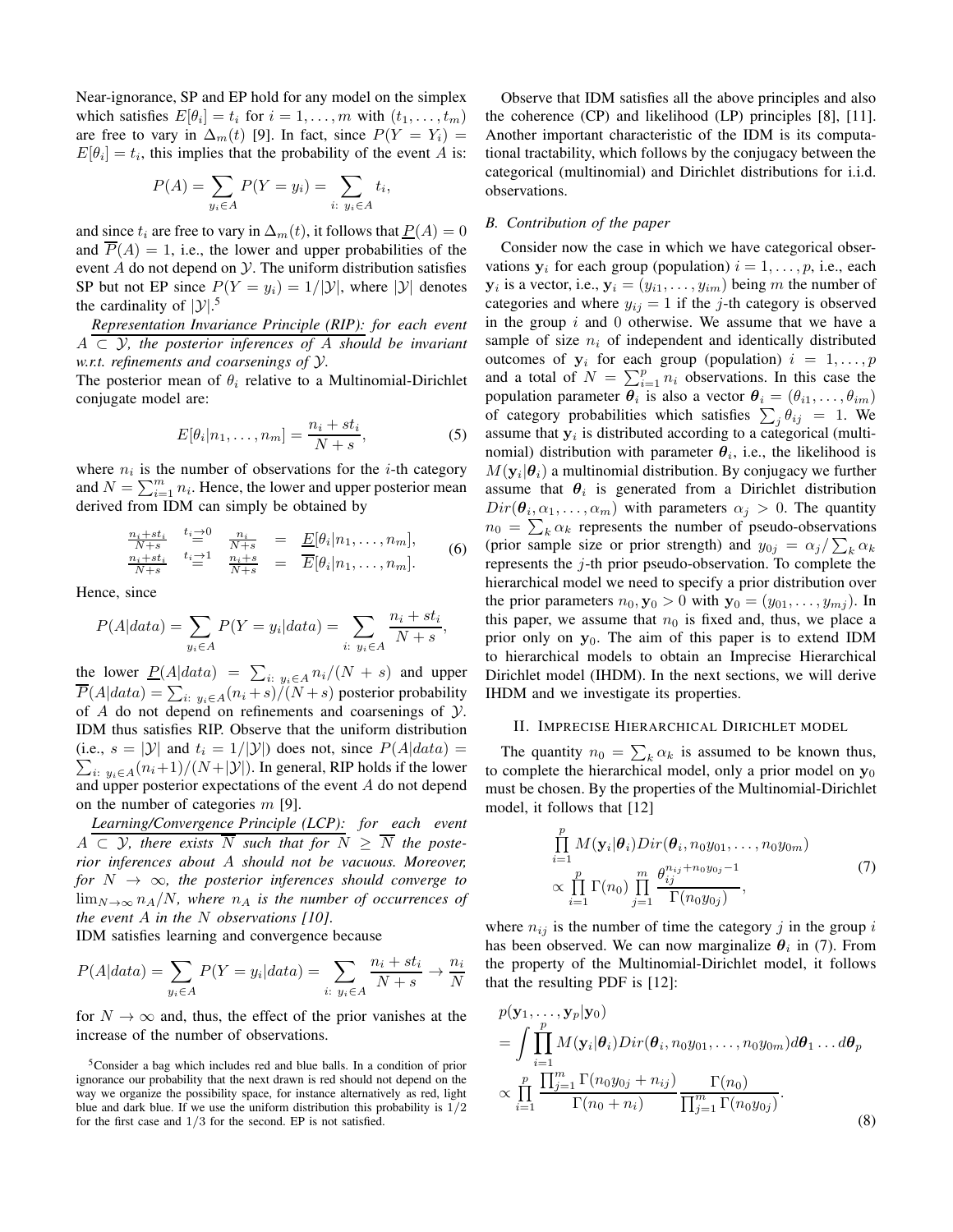By exploiting the following properties of the Gamma function,

$$
\Gamma(n_0y_{0j} + n_{ij}) = \prod_{l=1}^{n_{ij}} (n_0y_{0j} + l - 1)\Gamma(n_0y_{0j}),
$$
  

$$
\Gamma(n_0 + n_i) = \prod_{l=1}^{n_i} (n_0 + l - 1)\Gamma(n_0),
$$

then (8) can be rewritten as:

$$
p(\mathbf{y}_1,\ldots,\mathbf{y}_p|\mathbf{y}_0) \propto \prod_{i=1}^p \frac{\prod_{j=1}^m \prod_{l=1}^{n_{ij}} (n_0 y_{0j} + l - 1)}{\prod_{l=1}^{n_i} (n_0 + l - 1)}.
$$
 (9)

Since  $y_0$  can vary in the simplex  $y_0$ , we adopt a Dirichlet distribution as prior on  $y_0$ :

$$
Dir(\mathbf{y}_0; st_1, \dots, st_m) \propto \prod_{j=1}^m y_{0j}^{st_j - 1},
$$
 (10)

where  $s > 0$  is the hyper-prior number of pseudo-counts and  $\mathbf{t} = (t_1, \dots, t_m)$  the hyper-prior vector of pseudoobservations. When we are in a condition of prior ignorance about the values of  $y_0$ , we can choose the parameters s and t to reflect this state of prior ignorance by letting t to vary in the simplex

$$
\mathcal{T} = \begin{cases} t_j > 0, & j = 1, ..., m, \\ \sum_{j=1}^{m} t_j = 1, & (11) \end{cases}
$$

and s to vary in the interval  $[s, \overline{s}]$  with  $0 < s \leq \overline{s} < \infty$ . This means that we adopt an Imprecise Dirichlet Model over the vector of parameters  $y_0$ , i.e.,

$$
\{Dir(\mathbf{y}_0, st_1, \dots, st_m): s \in [\underline{s}, \overline{s}], \quad t \in \mathcal{T}\}.
$$
 (12)

This is a model of ignorance about  $y_0$  since  $E[y_{0j}] = t_j$  and thus:

$$
\underline{E}[y_{0j}] = 0, \quad \overline{E}[y_{0j}] = 1, \quad \forall j = 1, \ldots, m,
$$

where  $\underline{E}, \overline{E}$  denote the lower and, respectively upper expectation computed w.r.t. the set of priors in (12). Our information about the mean of  $y_0$  is vacuous, in fact we only known that it belongs to  $\mathcal{Y}_0$ .

Our aim is to derive meaningfull posterior inferences about the unknown  $y_0$  by exploiting the information in the likelihood (9). Let g denote a map from  $\mathcal{Y}_0$  to  $\mathbb{R}$ , we are thus interested to compute

$$
\frac{E[g|\mathbf{y}_1,\ldots,\mathbf{y}_p] = \inf_{\mathbf{t}\in\mathcal{T},\ s\in[\underline{s},\overline{s}]} E[g|\mathbf{y}_1,\ldots,\mathbf{y}_p],\overline{E}[g|\mathbf{y}_1,\ldots,\mathbf{y}_p] = \sup_{\mathbf{t}\in\mathcal{T},\ s\in[\underline{s},\overline{s}]} E[g|\mathbf{y}_1,\ldots,\mathbf{y}_p]
$$

where  $E[g|\mathbf{y}_1,\ldots,\mathbf{y}_p]$  denotes the posterior expectation of g w.r.t. the posterior  $p(\mathbf{y}_0|\mathbf{y}_1,\ldots,\mathbf{y}_p)$  obtained by combining (9) and (10) by Bayes' rule. Typical functions of interest are  $g(y_0) = y_{0j}$  and  $g(y_0) = I_A(y_0)$  where A is some measurable subset of  $\mathcal{Y}_0$  and  $I_A$  is the indicator function on A. The following lemma provides conditions which ensure that the lower and upper posterior expectation of real-valued functions  $g$  of  $y_0$  are not vacuous a-posteriori.

Lemma 1. *The set of posterior PDFs*  $p(\mathbf{y}_0|\mathbf{y}_1,\ldots,\mathbf{y}_p)$  *obtained by combining (9) and (10) by Bayes' rule are all proper provided that*

$$
\forall j = 1, ..., m, \quad \max_{i=1,...,p} n_{ij} \ge 1,
$$
 (13)

*which means that it is necessary that there is at least one observation for each category* j*.* Proof: Consider the likelihood (9) and assume without loss of generality that  $n_{1j} \geq 1$  for  $j = 1, \ldots, m$  and  $n_{ij} = 0$  for  $i > 1$  and  $j = 1, \ldots, m$ , then (9) becomes:

$$
p(\mathbf{y}_1, ..., \mathbf{y}_p | \mathbf{y}_0) \propto \frac{\prod_{j=1}^m \prod_{l=1}^{n_{1j}} (n_0 y_{0j} + l - 1)}{\prod_{l=1}^{n_1} (n_0 + l - 1)}
$$
  
= 
$$
\frac{\prod_{j=1}^m n_0 y_{0j} \prod_{l=2}^{n_{1j}} (n_0 y_{0j} + l - 1)}{\prod_{l=1}^{n_1} (n_0 + l - 1)},
$$
 (14)

where in the last equality we have exploited the assumption  $n_{1i} \geq 1$ . By multiplying the likelihood (14) for the prior Dirichlet prior (10), we obtain the joint

$$
\frac{\prod_{j=1}^{m} n_0 y_{0j} \prod_{l=2}^{n_{1j}} (n_0 y_{0j} + l - 1)}{\prod_{l=1}^{n_1} (n_0 + l - 1)} \prod_{j=1}^{m} y_{0j}^{st_j - 1}
$$
\n
$$
\propto \frac{\prod_{l=2}^{n_{1j}} (n_0 y_{0j} + l - 1)}{\prod_{l=1}^{n_1} (n_0 + l - 1)} \prod_{j=1}^{m} y_{0j}^{st_j + 1 - 1}
$$
\n
$$
= \frac{\prod_{l=2}^{n_{1j}} (n_0 y_{0j} + l - 1)}{\prod_{l=1}^{n_1} (n_0 + l - 1)} Dir(y_0, st_1 + 1, ..., st_m + 1),
$$
\n(15)

except for a normalization constant. Now  $Dir(\mathbf{y}_0, st_1 +$  $1, \ldots, st_m + 1$  is always proper for all values of t in the simplex  $T$ . Thus, the set of posteriors PDF of  $y_0$  given the observations includes only proper PDFs under the assumptions of the Theorem.

This lemma ensures that the learning/convergence principle holds for the IHDM. In fact, assume that more observations are available, then we can use the set of posteriors in Lemma 1 as new set of priors to compute the set of posteriors that accounts for both the new observations and the ones in (13). Then, because of the Bernstein-von Mises Theorem of convergence [13, Sec. 20.1], if we start with a prior that is proper and positive in the parameter space then we converge to the true value of the parameter for  $N \to \infty$ .<sup>6</sup>

Lemma 1 gives conditions to guarantee that the lower and upper posterior inferences of real-valued functions  $g$  of  $y_0$  are not vacuous. We have derived these conditions analytically. However, we cannot derive a closed expression for these lower and upper posterior inferences, because in

$$
p(\mathbf{y}_0|\mathbf{y}_1,\ldots,\mathbf{y}_p) = \frac{\prod_{i=1}^p \prod_{i=1}^{m_i} \prod_{l=1}^{n_{ij}} (n_0y_{0j} + l - 1)}{\int \frac{\prod_{i=1}^p \prod_{j=1}^{m_i} (n_0 + l - 1)}{\prod_{l=1}^p \prod_{j=1}^{m_i} \prod_{l=1}^{n_{ij}} (n_0y_{0j} + l - 1)} Dir(\mathbf{y}_0, st_1,\ldots, st_m) d\mathbf{y}_0
$$

<sup>6</sup>The likelihood must be satisfy some basic property for the Theorem to hold, i.e., twice differentiable, continuous etc., see [13, Sec. 20.1].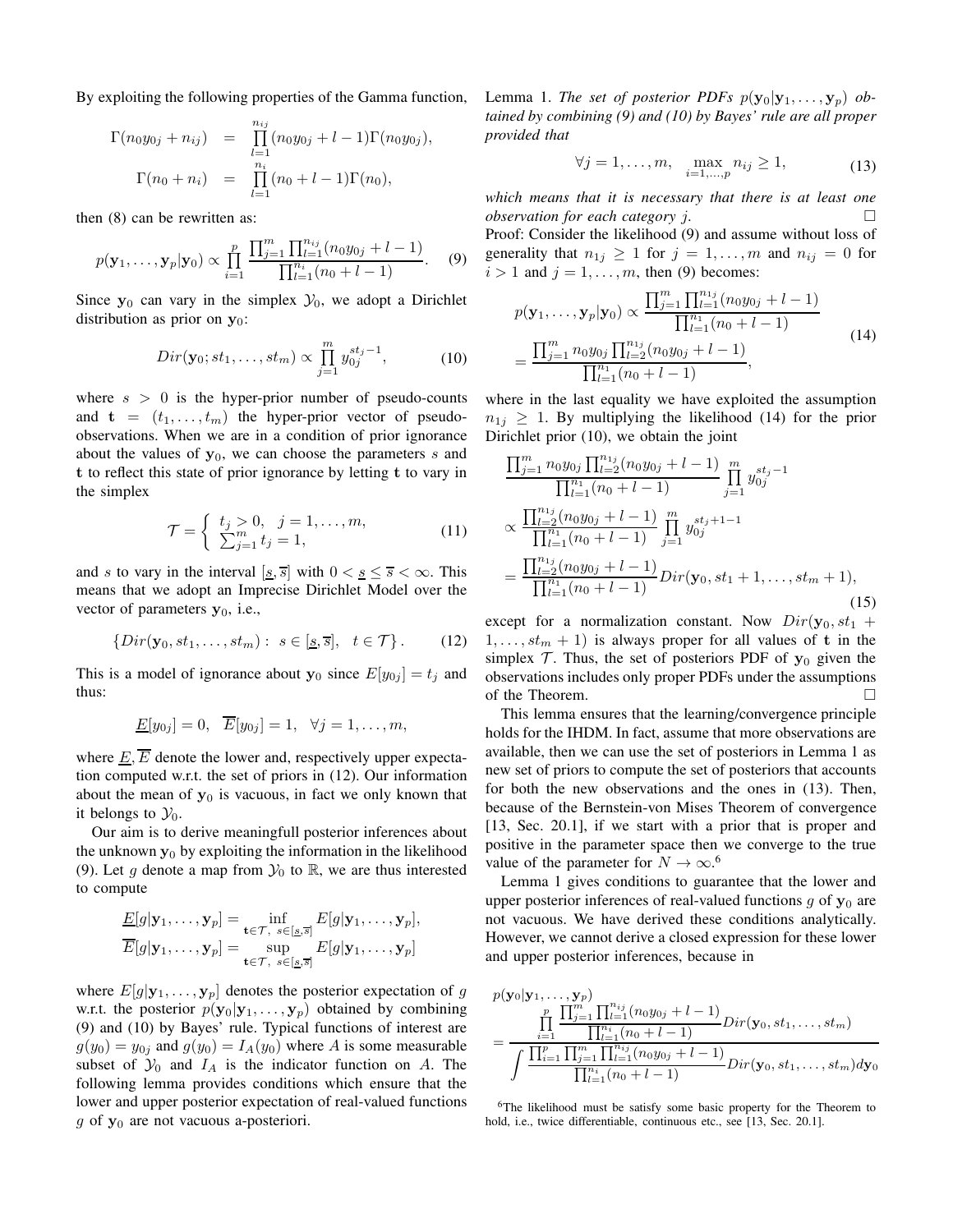we cannot find an analytical expression for the denominator. However, the following theorem states which are the values of  $s$  and  $t$  for which we obtain the lower and upper posterior mean of  $y_0$ . We can thus select these values and then numerically solve

$$
\int {\bf y}_0 p({\bf y}_0|{\bf y}_1,\ldots,{\bf y}_p) d{\bf y}_0,
$$

to obtain the lower and upper posterior mean.

Theorem 1. *Assume that the condition (13) holds. The lower and upper posterior expectation of*  $y_{0i}$  *are obtained for*  $s = \overline{s}$ *,*  $t_j = 0$  *and, respectively,*  $t_j = 1$ . Proof: This follows by noticing that  $g = y_{0j}$  is monotone increasing in  $(0, 1)$  and the hyperprior  $\prod_{m=1}^{m}$  $j=1$  $y_{0j}^{st_j-1}$  puts all the mass in  $y_{0j} = 0$  for  $t_j = 0$  and, respectively,  $y_{0j} = 1$  for  $t_j = 1$ . The mass has its highest value for  $s = \overline{s}$ .

## *A. Estimate of* θ

In the previous section, we have derived the lower and upper prior and posterior expectations of  $y_0$ . However, we are also interested in computing the lower and upper prior and posterior expectation of the components of  $\theta$ . For the prior, notice that

$$
E[\boldsymbol{\theta}_i|\mathbf{y}_0] = \int \boldsymbol{\theta}_i Dir(\boldsymbol{\theta}_i, n_0y_{01}, \ldots, n_0y_{0m}) d\boldsymbol{\theta}_i = \mathbf{y}_0,
$$

this follows from the properties of the Dirichlet distribution and, thus.

$$
E[\boldsymbol{\theta}_i] = E[E[\boldsymbol{\theta}_i|\mathbf{y}_0]] = \int \mathbf{y}_0 Dir(\mathbf{y}_0, st_1, \dots, st_m) d\mathbf{y}_0 = \mathbf{t}.
$$

Then, IHDM is also a model of prior near-ignorance for  $\theta_i$ , since

$$
\underline{E}[\theta_{ij}] = \min t_j = 0, \quad \overline{E}[\theta_{ij}] = \max t_j = 1.
$$

Furthermore, since

$$
P[y_{ij}|\boldsymbol{\theta}_i] = \theta_{ij},
$$

this follows from the property of the categorical distribution, and  $E[\theta_{ij}|\mathbf{y}_0] = y_{0j}$  as observed above, it follows that IHDM also satisfies the Embedding and Symmetry principle defined in Section I-A. In fact, a-priori

$$
P[y_{ij}] = E[E[P[y_{ij}|\boldsymbol{\theta}_i]|\mathbf{y}_0]] = t_j,
$$

which is free to vary in the simplex.

A-posterior by Bayes' rule, one has that

$$
p(\boldsymbol{\theta}|\mathbf{y}_0, \mathbf{y}_1, \dots, \mathbf{y}_p) = \prod_{i=1}^p Dir(\boldsymbol{\theta}_i, n_0y_{01} + y_{i1}, \dots, n_0y_{0m} + y_{im}),
$$

and, thus,

$$
p(\boldsymbol{\theta}|\mathbf{y}_1,\ldots,\mathbf{y}_p)=\int p(\boldsymbol{\theta}|\mathbf{y}_0,\mathbf{y}_1,\ldots,\mathbf{y}_p)p(\mathbf{y}_0|\mathbf{y}_1,\ldots,\mathbf{y}_p)d\mathbf{y}_0,
$$

which is the posterior of  $\theta$ . Since

$$
\int \theta_{ij} Dir(\boldsymbol{\theta}_i, n_0y_{01} + y_{i1}, \dots, n_0y_{0m} + y_{im}) = \frac{n_0y_{0j} + n_{ij}}{n_0 + n_i}
$$
\n(16)

we can derive the following result. Corollary 1. *It holds that*

$$
\underline{E}[\theta_{ij}|\mathbf{y}_1,\ldots,\mathbf{y}_p] \n= \underline{E}\left[\frac{n_0y_{0j}+n_{ij}}{n_0+n_i}\bigg|\mathbf{y}_1,\ldots,\mathbf{y}_p\right] \n\frac{n_0\underline{E}_{y_0}[y_{0j}|\mathbf{y}_1,\ldots,\mathbf{y}_p]+n_{ij}}{n_0+n_i}.
$$
\n(17)

*where*  $\underline{E}[y_{0j}|\mathbf{y}_1,\ldots,\mathbf{y}_p]$  *is computed in Theorem 1. A similar expression holds for the upper.*

Proof: The result follows straightforwardly from  $(16)$ .  $\Box$ From (17) it can be noticed that for  $n_i \rightarrow \infty$ ,  $\underline{E}[\theta_{ij}|\mathbf{y}_1,\ldots,\mathbf{y}_p]\to \frac{n_{ij}}{n_i}$  $\frac{n_{ij}}{n_i}$  and thus it satisfies the convergence principle defined in Section I-A. It can be shown by a counterexample that RIP does not hold. Consider for instance the case  $p = 2$ ,  $n_{ij} = 1$  for  $i = 1, 2$  and  $j = 1, 2, 3$ , i.e.,  $m = 3$ , in this case  $E[y_{01}|\mathbf{y}_1, \mathbf{y}_2] \approx 0.295$ . If we reduce the number of categories to  $m = 2$ , by putting together the last two categories, i.e.,  $n_{ij} = 1$  for  $i = 1, 2, j = 1$  and  $n_{ij} = 2$ for  $i = 1, 2, j = 2$ , we instead obtain  $E[y_{01} | y_1, y_2] \approx 0.354$ . The lower means are different. This means that the lower expectation in (17) depends on the number of categories m. This can be also understood by looking at the expression of  $p(\mathbf{y}_0|\mathbf{y}_1,\ldots,\mathbf{y}_p).$ 

# III. DIFFERENCES WITH THE HIERARCHICAL BAYESIAN APPROACH

In the previous section we have seen that, conversely to the Bayesian hierarchical model (based on the uniform prior or any other single prior), the IHDM is a model of prior ignorance. This means that it allows us to start from a very weak information on the parameter of interest. Furthermore, since it satisfies the convergence principle, it allows to converge to the truth at the increase of the evidence. It also satisfies the SP and EP, which cannot both be satisfied by a prior model based on a single density function. Any single prior density contains substantial information about the parameter of interest, because it assigns precise probabilities to hypotheses about this parameter and these have strong implications in the decisions. Conversely, a prior ignorance model starts from a vacuous model, which means that we are not assessing any precise probability to hypotheses. If we are prior ignorant, we should thus use IHDM. In the next section, we will show that the posterior inferences in hierarchical model are very sensitive to the choice of the prior hyperparameter  $t$ . This shows, also from a sensitivity analysis point of view, that in case of prior ignorance we should use IHDM instead of a Bayesian hierarchical model based on a single prior density (a precise choice of  $t$ ).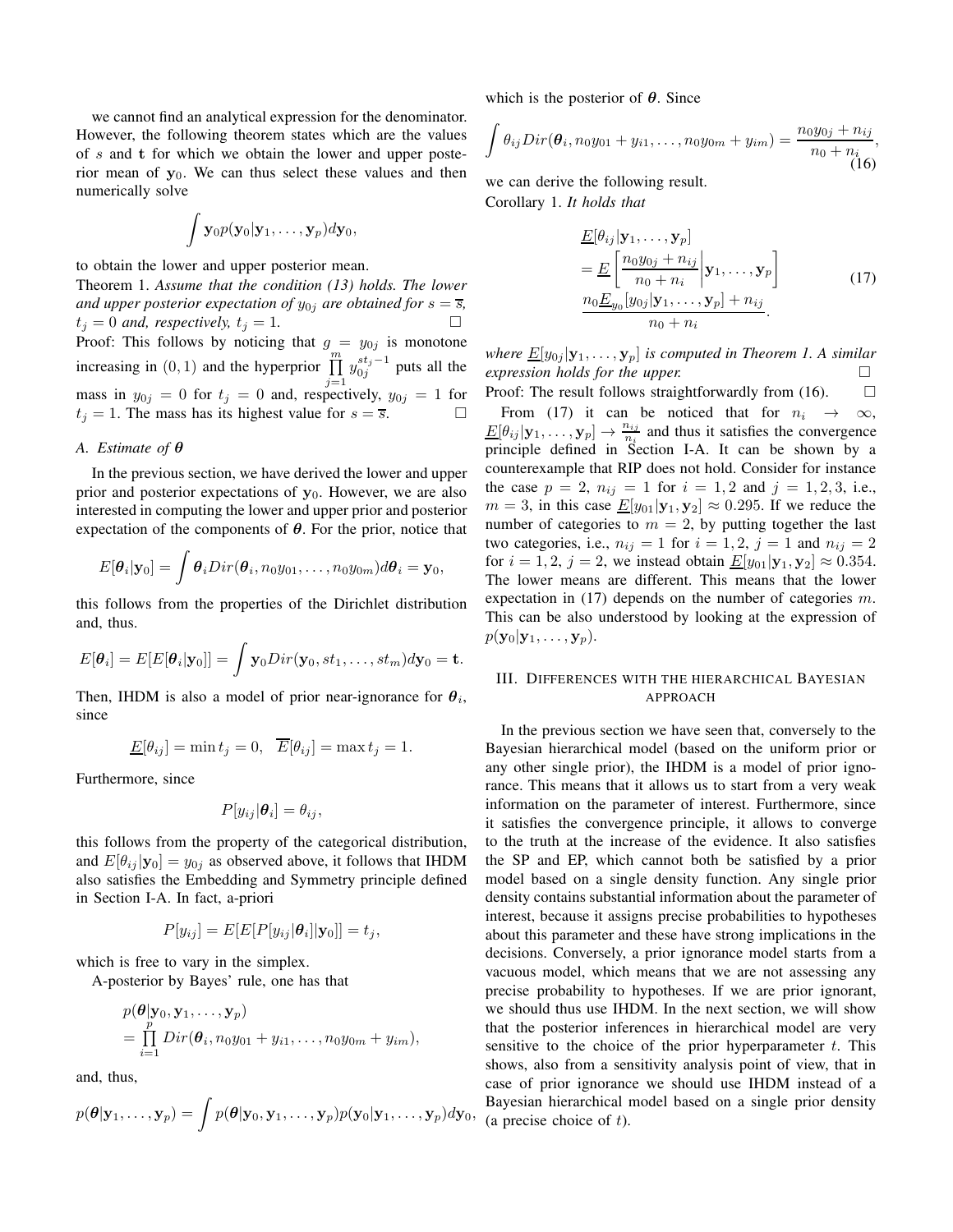## IV. APPLICATION: PACKET DROP RATE ESTIMATION

Here we consider a simple example of hierarchical model. Consider a collection of sensors observing a single phenomena through noisy measurements. The sensors collaborate by sharing information with a central node (fusion node) that performs further computations about the phenomena of interest. The messages are exchanged through a wireless channel which is subject to random packet losses. Let  $y_i$  be a binary variable which is equal to 1 if the fusion node has received any packet from sensor  $i$  and zero otherwise.

A probabilistic way to account for packet drops is by modelling the transmission channel as a discrete-time Markov chain with two states, loss  $(L)$  and no-loss  $(N)$ , and transition probabilities  $p(L|L) = \theta_{i1}^a$ ,  $p(N|L) = \theta_{i2}^a = 1 - \theta_{i1}^a$ and  $p(N|N) = \theta_{i1}^b$ ,  $p(L|N) = 1 - \theta_{i1}^b$ . We assume that the transition probabilities are different for each pair fusion node-sensor. However, since the sensors are deployed in a small area, the probabilities  $\theta_{i1}^a$  for each pair sensor *i*-fusion node must be in somehow related (same for  $\theta_{i1}^{b}$ ). We use a hierarchical model to account for this possible dependence.

Assume for simplicity that there are only two sensors and that each sensor-fusion node performs a transmission test to estimate the parameters  $\theta_{i1}^a$ ,  $\theta_{i1}^b$ . For the pair sensor 1 - fusion node, the following list reports the result of each transmission test (1 means that the packet was received, 0 that was lost).

Data<sup>1</sup> = {1, 1, 1, 1, 1, 1, 1, 1, 1, 1, 0, 0, 1, 1, 1, 1, 1, 0, 0, 0, 1, 1, 0, 0, 0, 0, 0, 1, 1, 1},

the data are to be read consecutively. This is the result for sensor 2:

$$
Data_2 = \{1, 1, 1, 0, 0, 1, 1, 1, 1, 1, 1, 0, 0, 0, 1, 1, 0, 1, 0, 1, 0, 0, 1, 1, 0, 1, 1, 1, 1, 1, 1, 0, 0\}.
$$

Our goal is to estimate  $\theta_{i1}^a$ ,  $\theta_{i1}^b$  for  $i = 1, 2$ . We assume  $\theta_{i1}^a$ and  $\theta_{i1}^{b}$  are independent for  $i = 1, 2$ .

We start to estimate  $\theta_{i1}^a$  for  $i = 1, 2$ . From the two datasets we derive that

$$
n_{11}^a = 7, n_{12}^a = 3, \quad n_{21}^a = 4, n_{22}^a = 6,
$$

where  $n_{11}^a$  ( $n_{21}^a$ ) is the number of transitions from 0 to 0 for sensor 1 (2) and  $n_{12}^a$  ( $n_{22}^a$ ) is the number of transitions from  $0$  to 1 for sensor 1 (2).

We assume that  $n_0 = 1$ ,  $s = \overline{s} = 4$  and, thus, our aim is to estimate  $y_0$ .<sup>7</sup> Figure 1 shows the two posterior densities of  $y_0$  for the two extreme cases  $t = 0$  (blue) and  $t = 1$  (red). Observe that the choice of  $t \in (0, 1)$  has not a negligible effect on the posterior of  $y_0$ . The lower and upper densities of  $y_0$ obtained for  $t = 0$  and  $t = 1$  are relatively far apart. This can also be noticed from the lower and upper posterior mean of  $y_0$  which are

$$
\underline{E}[y_{01}^a | Data_1, Data_2] = 0.28, \ \ \overline{E}[y_{01}^a | Data_1, Data_2] = 0.75,
$$

 $7$ In the binary case,  $y_0$  has only one component.



Fig. 1. Histogram of the posterior distribution of  $y_0$  for the two extreme cases  $t = 0$  (blue) and  $t = 1$  (red). 100000 samples have been generated.

meaning that the posterior mean of  $y_0$  varies in [0.27, 0.75] at the varying of  $t$  in  $(0, 1)$ . We can even compute the robust highest posterior density (HPD) credible interval for  $y_0$ , which is defined as the minimum length interval that has lower probability  $100(1 - \alpha)\%$  of including  $y_0$ , i.e.,

$$
\min_{b-a: \ [a,b]\subseteq(0,1)} \underline{E}[I_{[a,b]}|Data_1, Data_2] - (1-\alpha) = 0 \quad (18)
$$

The 95% robust HPD for  $y_0$  is equal to [0.04, 0.96]. Observe that the 95% HPD w.r.t. the prior obtained for  $t = 0.5$  and  $s = 2$  (a uniform distribution on  $y_0$ ) is [0.19, 0.81]. Thus, in this case, the sensitivity of the posterior inferences to the choice of  $t$  is not negligible.

We can also compute the posterior distributions of  $\theta_{11}^a$ ,  $\theta_{21}^a$ for the extreme values  $t = 0$  and  $t = 1$ . By applying Corollary 1, it can be derived that

$$
\underline{E}[\theta_{11}^a|Data_1, Data_2] = 0.58, \quad \overline{E}[\theta_{11}^a|Data_1, Data_2] = 0.71,
$$

and

$$
\underline{E}[\theta_{21}^{a}|Data_1, Data_2] = 0.36, \ \ \overline{E}[\theta_{21}^{a}|Data_1, Data_2] = 0.50.
$$

Note that  $E[\theta_{i1}^{a}| Data_1, Data_2]$  is equal to the posterior probability  $P(L|L)$  for sensor i. Thus, for sensor 1, one has that  $P(L|L) = 0.58$ ,  $\overline{P}(L|L) = 0.71$ , which are the lower and upper probabilities of  $P(L|L)$ .

Similar computations can be performed for  $\theta_{11}^b$ ,  $\theta_{21}^b$  with

$$
n_{11}^b = 16, n_{12}^b = 3, \quad n_{21}^b = 12, n_{22}^b = 14.
$$

This time we get

$$
\underline{E}[y_{01}^a | Data_1, Data_2] = 0.34, \quad \overline{E}[y_{01}^a | Data_1, Data_2] = 0.8,
$$

the two posterior densities of  $y_0$  for the two extreme cases  $t = 0$  (blue) and  $t = 1$  (red) is shown in Figure 2. We obtain

$$
\underline{E}[\theta_{11}^{b}|Data_1, Data_2] = 0.75, \ \ \overline{E}[\theta_{11}^{b}|Data_1, Data_2] = 0.83,
$$

and

$$
\underline{E}[\theta_{21}^b|Data_1, Data_2] = 0.74, \quad \overline{E}[\theta_{21}^b|Data_1, Data_2] = 0.84.
$$

Hence, we obtain the following matrix of imprecise probabilities for the Markov chain of the channel between sensor 1 and the fusion node:

$$
\begin{bmatrix} p(L|L) & p(N|L) \\ p(L|N) & p(N|N) \end{bmatrix} \in \begin{bmatrix} [0.58, 0.71] & [0.39, 0.42] \\ [0.17, 0.25] & [0.75, 0.83] \end{bmatrix}
$$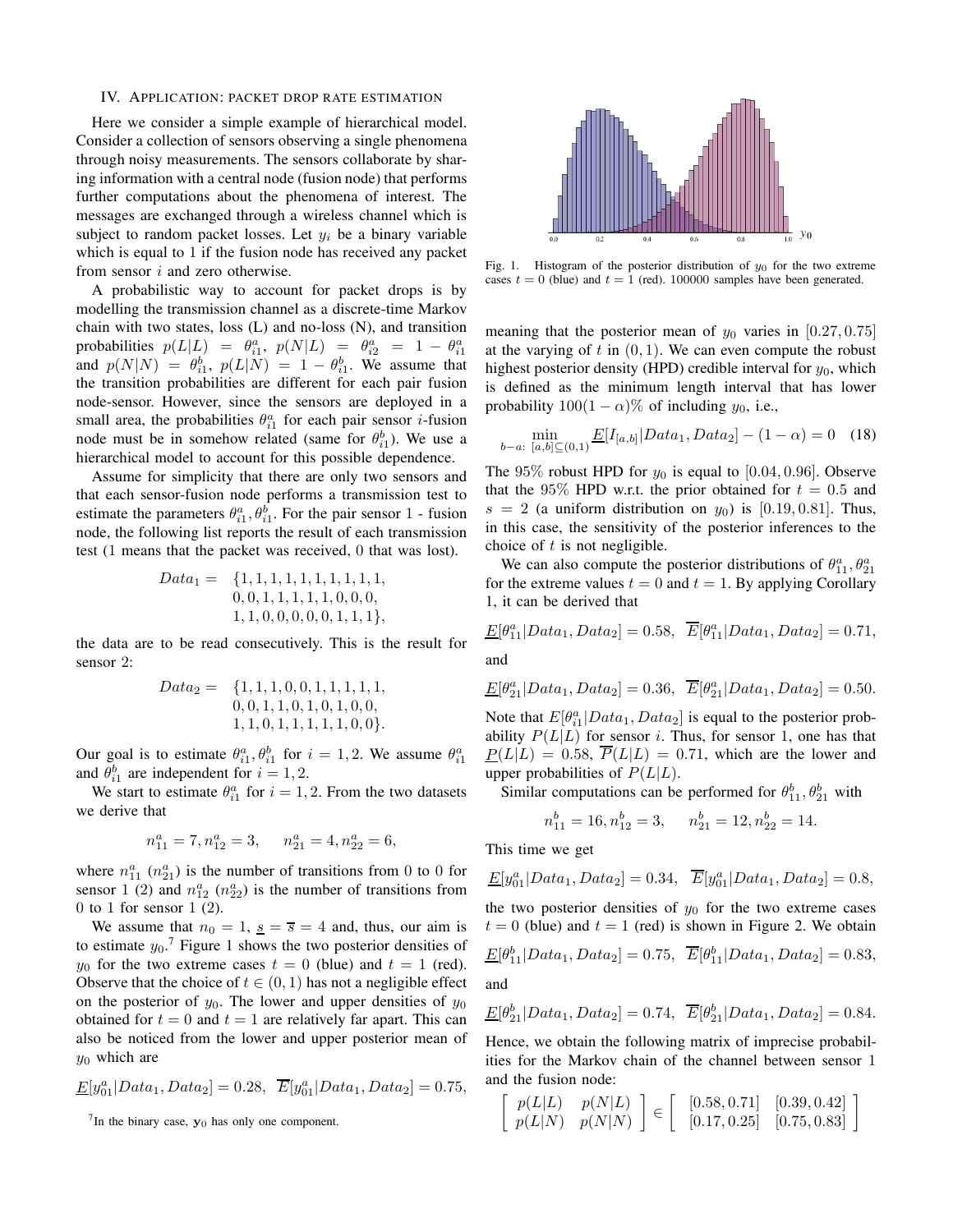

Fig. 2. Histogram of the posterior distribution of  $y_0$  for the two extreme cases  $t = 0$  (blue) and  $t = 1$  (red). 100000 samples have been generated.

and for the Markov chain of the channel between sensor 2 and the fusion node:

$$
\begin{bmatrix} p(L|L) & p(N|L) \\ p(L|N) & p(N|N) \end{bmatrix} \in \begin{bmatrix} [0.36, 0.50] & [0.50, 0.64] \\ [0.16, 0.24] & [0.74, 0.84] \end{bmatrix}
$$

Note that  $p(N|L) = 1 - p(L|L)$  and  $p(L|N) = 1 - p(N|N)$ . These matrices lead to an Imprecise Markov Chain, i.e., a Markov chain in which the transition probabilities can vary inside a set of probability measures.

It is interesting to evaluate what happens at the increasing of the number of observations and on the number of sensors. Consider again the estimate of  $\theta_{i1}^a$  for  $i = 1, 2$ , but this time assume that

$$
n_{11}^a = 70, n_{12}^a = 30, \quad n_{21}^a = 40, n_{22}^a = 60,
$$

i.e., we have increased the number of observation but kept the ratio constant, i.e.,  $n_{11}^a/n_{12}^a = 7/3$  and  $n_{21}^a/n_{22}^a = 4/6$ . The lower and upper posterior mean of  $y_0^a$  are

$$
\underline{E}[y_{01}^a | Data_1, Data_2] = 0.28, \ \overline{E}[y_{01}^a | Data_1, Data_2] = 0.74.
$$

It can be noticed that the increase of the number of observations has almost no effect on the estimate of  $y_0^a$ , while it shrinks the imprecision (i.e., the difference between the upper and the lower expectation) of  $\theta^a$ , i.e.,

$$
\underline{E}[\theta_{11}^a|Data_1, Data_2] = 0.68, \quad \overline{E}[\theta_{11}^a|Data_1, Data_2] = 0.70,
$$

and

$$
\underline{E}[\theta_{21}^{a}|Data_{1}, Data_{2}] = 0.58, \ \ \overline{E}[\theta_{21}^{a}|Data_{1}, Data_{2}] = 0.60.
$$

Note that the lower and upper expectations almost coincide. To have a similar effect on the estimate of  $y_0^a$  we must increase the number of sensors, for instance

$$
n_{11}^{a} = 7, n_{12}^{a} = 3, n_{21}^{a} = 4, n_{22}^{a} = 6,
$$
  
\n
$$
n_{31}^{a} = 7, n_{32}^{a} = 3, n_{41}^{a} = 7, n_{42}^{a} = 3,
$$
  
\n
$$
n_{51}^{a} = 7, n_{52}^{a} = 3, n_{61}^{a} = 7, n_{62}^{a} = 3.
$$

Note that the observations of packet drops for the third-sixth channels agree with the ones for the first channel. The lower and upper posterior mean of  $y_0^a$  in this case are

$$
\underline{E}[y_{01}^a | Data_1, Data_2] = 0.44, \ \ \overline{E}[y_{01}^a | Data_1, Data_2] = 0.66.
$$

Thus, the information from the additional four sensors has decreased the imprecision in the estimate of  $y_0^a$ . Figure 3 shows



Fig. 3. Histogram of the posterior distribution of  $y_0$  for the two extreme cases  $t = 0$  (blue) and  $t = 1$  (red). 100000 samples have been generated.

the two posterior densities of  $y_0$  for the two extreme cases  $t = 0$  (blue) and  $t = 1$  (red). Compare it with Figure 1. Summing up, the increase of the number of sensors increases the precision of the estimate of  $y_0$ . Instead, the increase of the number of observations for a single pair sensor-fusion node increases the precision of the estimate of  $\theta_{i1}^a$ .

# V. APPLICATIONS: TRANSITION PROBABILITY ESTIMATION IN MULTIPLE-MODELS

Consider a set of targets that is manoeuvring based on models  $m^{(j)} \in \mathcal{M}$  corresponding to the following kinematics

$$
\mathbf{x}(t+1) = \mathbf{f}_j(\mathbf{x}(t)) + \mathbf{w}_j(t),
$$
\n(19)

where  $\mathbf{x} := [x, y, v, h]'$ , with  $x, y$  Cartesian coordinates of the position, v speed modulus, h heading angle,  $w_j(t)$  zeromean noise with covariance  $\mathbf{Q} = \text{diag}\{0, 0, \sigma_v^2 \Delta t, \sigma_h^2 \Delta t\},$ with  $\Delta t$  sampling period, and the components of the nonlinear function  $f_i(\mathbf{x}(t))$  are

$$
\begin{bmatrix}\nx(t) + \frac{2v(t)}{\omega_t} \sin\left(\frac{\omega_t \Delta t}{2}\right) \cos\left(h(t) + \frac{\omega_t \Delta t}{2}\right) \\
y(t) + \frac{2v(t)}{\omega_t} \sin\left(\frac{\omega_t \Delta t}{2}\right) \sin\left(h(t) + \frac{\omega_t \Delta t}{2}\right) \\
v(t) \\
h(t) + \omega_t \Delta t\n\end{bmatrix},
$$
\n(20)

where  $\omega_t := \dot{h}(t)$  is the angular speed. This is the *coordinatedturn model* [14]. Accordingly, the model  $m^{(j)}$  is completely specified by the value assigned to  $\omega_t$ . In fact, the inclusion of the angular speed  $\omega_t$  in the state vector and its estimation are not convenient for short-duration manoeuvres since there is little time for a reliable estimation of  $\omega_t$ . For  $\omega_t = 0$ , (19) describes a motion with constant velocity and constant heading (straight motion). Conversely for  $\omega_t \neq 0$  it describes a manoeuvre (*turn*) with constant angular speed  $\omega_t$ , a *left turn*  $(\omega_t > 0)$  or a *right turn*  $(\omega_t < 0)$  depending on the sign of  $\omega_t$ .

Three candidate models are considered, i.e.,  $M =$  ${m^{(-1)}, m^{(0)}, m^{(+1)}}$  and the angular speed corresponding to  $m^{(\pm j)}$  is assumed to be  $\omega^{(\pm j)} = \pm j \cdot 0.15 \text{ rad/s}$ , for each  $i = 0, 1.$ 

In a Bayesian multiple-model approach [14]–[16], e.g., the Interacting Multiple Model algorithm, to the filtering problem it is necessary to specify the transition probabilities between